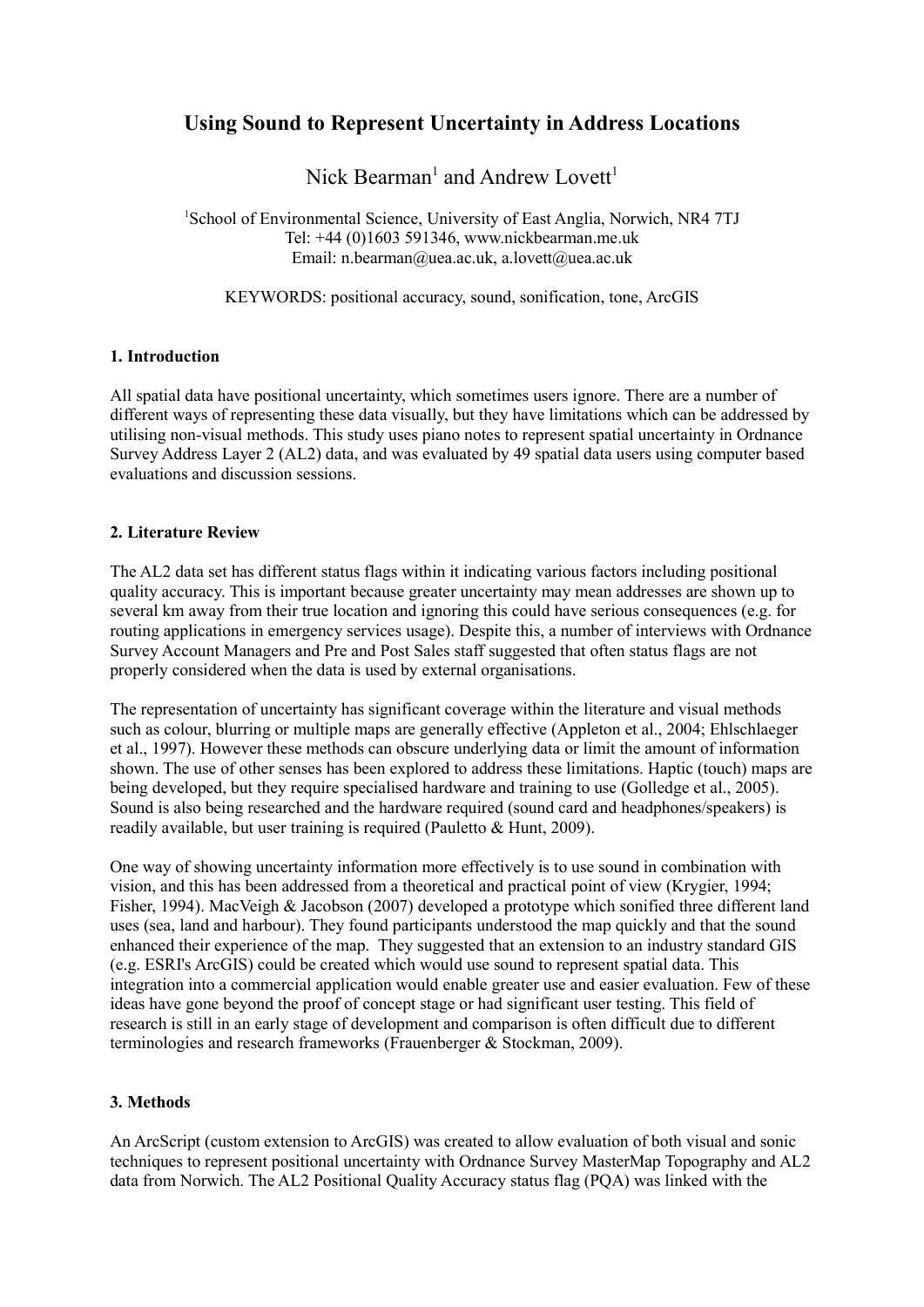Topography data using the associated TOIDs (topographic identifiers).

The AL2 PQA status flag values are: Surveyed (most accurate), Approximate, Postcode Unit Mean, Estimate and Postcode Sector Mean (least accurate). In a pilot study, participants said that five sounds were too many to understand effectively, as they were unable to discriminate between the different piano notes and found it difficult to relate the notes to the status flag values. The five categories were reduced to three by recoding Postcode Sector Mean to Estimate and Approximate to Postcode Unit Mean. The data presented to participants was altered to allow different proportions of Surveyed values (see below). One section of the evaluation required a second dataset to be presented; this was fabricated "Council Tax bands" information.

The three categories were represented using piano notes because the scale on a piano is very easy to visualise (i.e. participants can easily understand the difference between a 'high' and 'low' note) and the majority of people are familiar with this instrument. The notes chosen were  $E_5$ ,  $G_4 \& C_4$ , which were based on the CEG triad split over two octaves. A triad was chosen because triads are sets of notes which sound harmonious together (Burrus, 2009) and CEG was the favoured option in the pilot study. The highest note  $(E_5)$  represented the highest level of accuracy and the lowest note  $(C_4)$  represented the lowest. These were played as the participant moved the mouse over the buildings, allowing them to either query a specific building or scan an area of data to get an overall view. A legend was provided, to allow the participant to link specific notes to specific values. The data set was shown to the participant using four different presentation methods (see Table 1).

**Table 1.** The four different presentation methods (in the order they were shown to the participants) and which data were shown visually or sonically. The topography layer was always shown visually.

| <b>Presentation Method</b>         | <b>Visual Data</b>             | <b>Sonic Data</b>              |
|------------------------------------|--------------------------------|--------------------------------|
| Sonic only (see Figure 1)          | Topography outlines only       | <b>AL2 Positional Accuracy</b> |
| Visual only <i>(see Figure 2)</i>  | <b>AL2</b> Positional Accuracy | None                           |
| Visual and Sonic representing the  | AL2 Positional Accuracy        | <b>AL2</b> Positional Accuracy |
| same variable (VS Same)            |                                |                                |
| Visual and Sonic representing      | Council Tax bands              | AL2 Positional Accuracy        |
| different variables (VS Different) |                                |                                |

For each presentation method, the participant was asked to identify the proportion of Surveyed values, from options of 25%, 50% or 75%. The data were randomly assigned one of these values using a stratified random method for each presentation method. Other background questions were also asked, which allowed analysis depending on musical experience, learning preference and a number of other variables. This task was chosen because it combined a simple principle (i.e. what proportion of the values are Surveyed) with the need to utilise sound in a way that visual representations are often employed.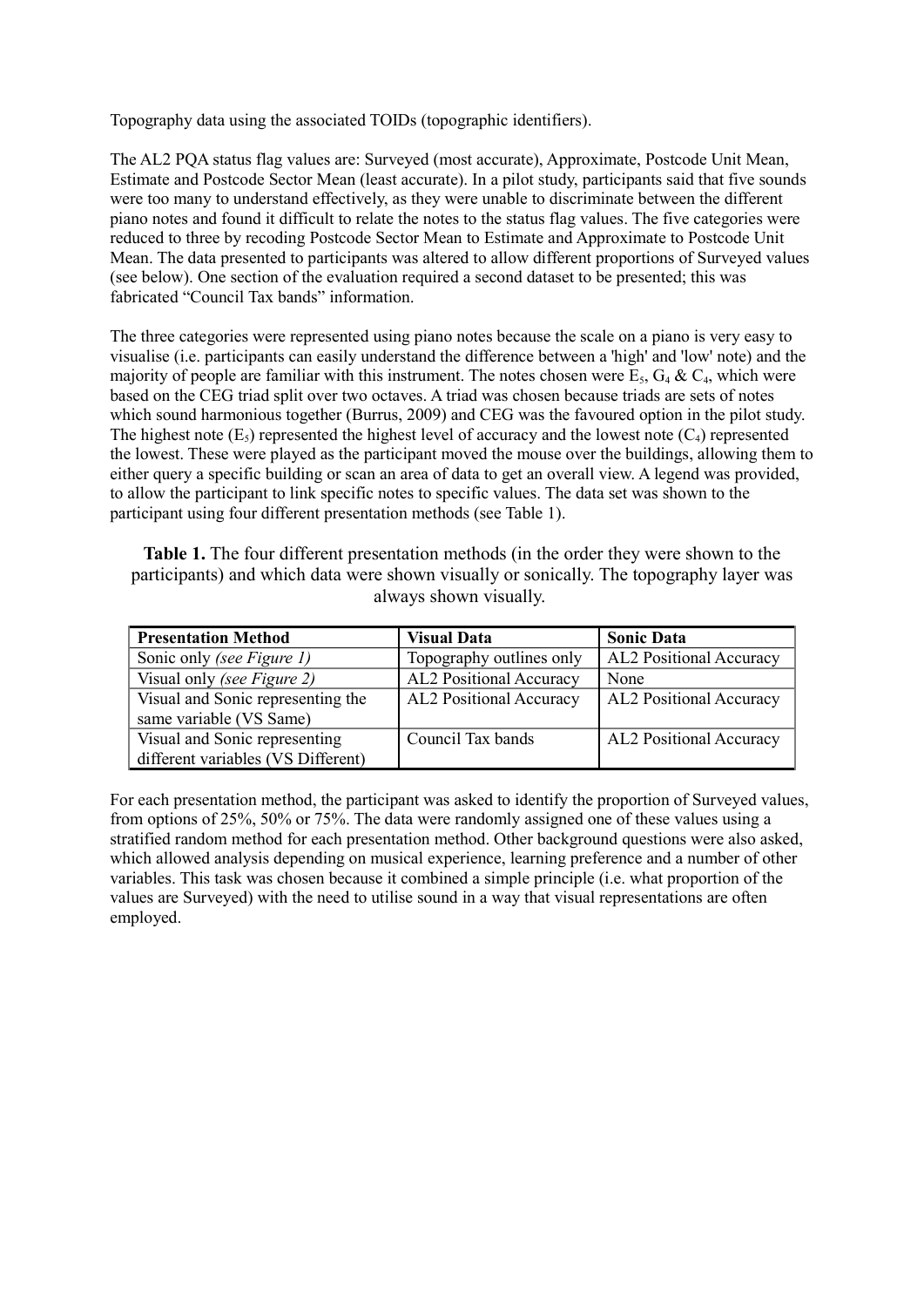

**Figure 1.** Screen shot of ArcGIS showing the data represented sonically. Note the topography layer shown visually, and the sound legend in the top right-hand corner.



**Figure 2.** Screen shot of ArcGIS showing the data represented visually. Note the AL2 data shown visually, and the legend on the top left-hand side. The topography layer is also visible.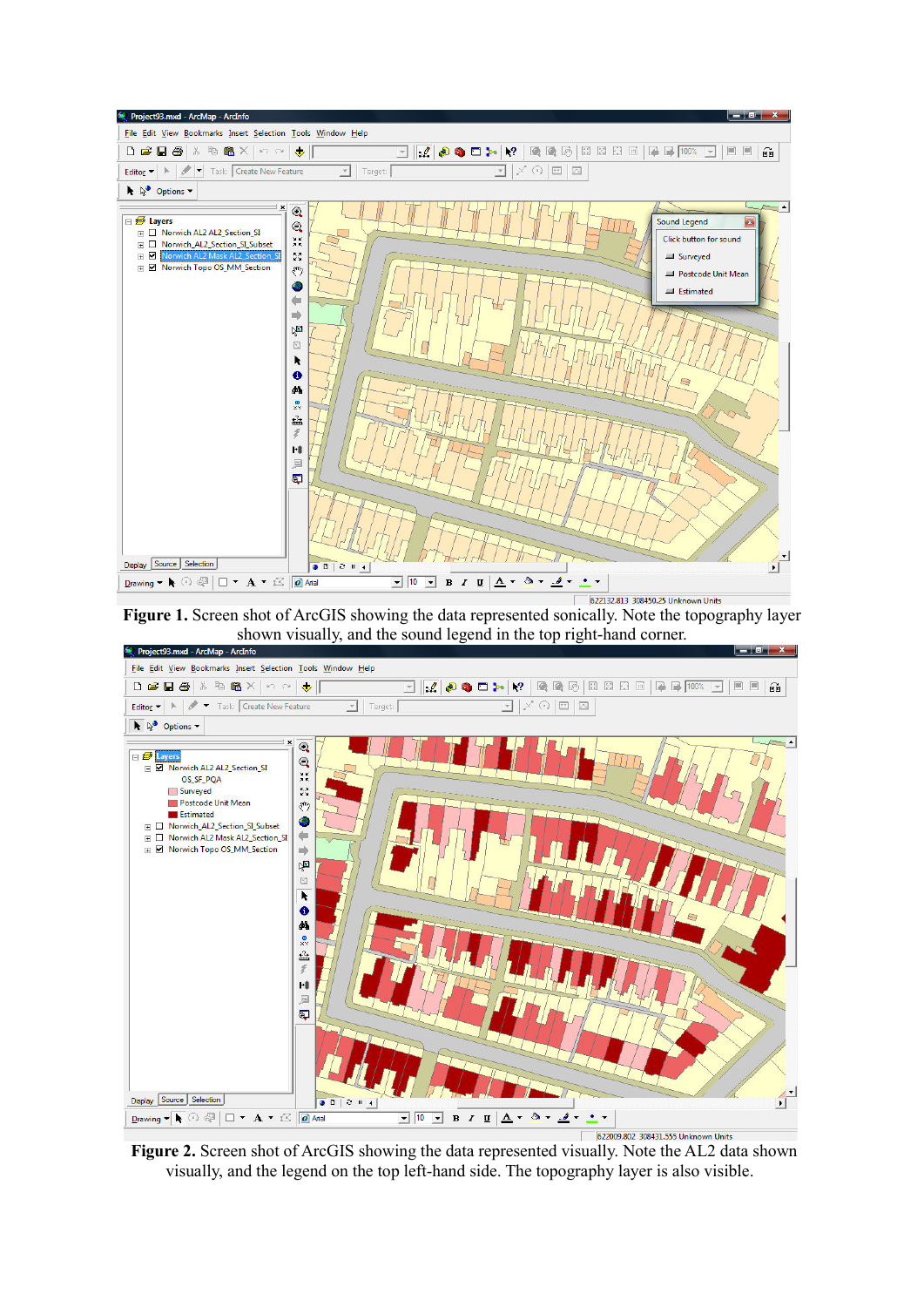A total of 49 participants completed the assessment, consisting of 19 from Ordnance Survey, 23 from UEA and 7 from Local Authorities. All the participants had at least a basic knowledge of GIS, spatial data and ArcGIS and used these on a regular basis, although experience with AL2 varied. Headphones were used to provide auditory stimuli, with adjustable volume. The evaluation took place in groups of three to six, and was followed by a facilitated discussion for around 20 to 30 minutes which covered the participants' views and feelings and the potential uses of this technique.

#### **4. Results & Discussion**

Nearly all participants (46 out of 49) identified the correct proportion of Surveyed values for 3 or more of the presentation methods. Figure 3 shows how the mean answer for participants (correct  $= 1$ , not  $correct = 0$ ) varies between proportion and presentation method, which are the two main influencing factors. The general trend was for more correct answers with 25% and 75% data proportions and less with 50% proportion. The exception to this was the Sonic presentation method, which performed as badly with 25% as it did with 50%. Visual and VS Same (see Table 1 for definitions) performed reasonably well, while Sonic and VS Different had lower correct frequencies. This could occur because the nature of the program makes it very easy to find the sounds when they are common, but difficult when they are sparse. This would impact Sonic and VS Different and potentially result in participants over estimating the proportion. Both proportion ( $p < 0.005$ ) and presentation method ( $p <$ 0.05) had a significant influence on whether a participant identified the correct proportion.

**Figure 3.** Answers for all participants, split by presentation method and proportion



A higher knowledge of the data set being sonified increased the likelihood of the participants choosing the correct proportion. However, this trend was not especially strong and although including it in a logistic regression model with proportion and presentation method improved the model (see Table 2) the addition was not statistically significant.

**Table 2.** Factors added to the Logistic Regression Model and their impact

| <b>Factors added to Model</b> | -2 Log Likelihood   Cox & Snell $\mathbb{R}^2$ |       |
|-------------------------------|------------------------------------------------|-------|
| Proportion                    | 182.01                                         | 0.043 |
| <b>Presentation Method</b>    | 169.579                                        | 0.11  |
| Address Knowledge             | 167.319                                        | 0.116 |

The free text answers showed that some participants found the sonification very useful and that it added a large amount to the interpretation of the data, while others said the sound was very difficult to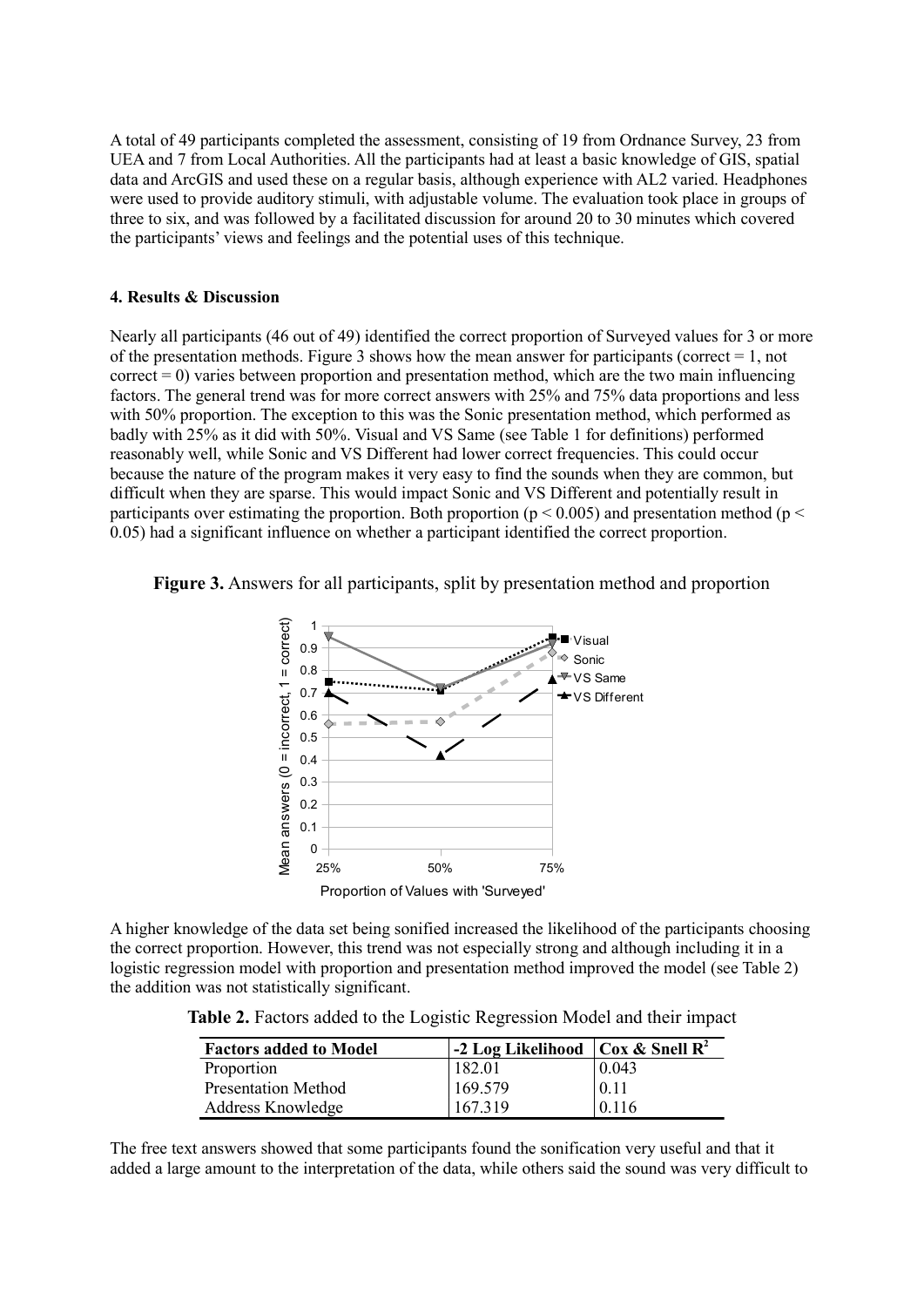understand and when combined with vision, distracted them from the visual interpretation. Sonic and VS Different were considered harder to use than Visual and VS Same. Sonic only had a very low success rate and seems unlikely to ever be successful with this type of interface.

The discussion sessions after each evaluation session provided further qualitative information and gave participants a chance to suggest changes and improvements to the technique. Preferences for the types of sounds used were subjective, and are likely to vary depending on the data set and the analysis taking place. A wider range of audio clips coupled with user choice could allow easier differentiation of sounds and potential for representation of a larger number of variables. Possibilities include different piano notes, different instruments, or completely different sounds, such as environmental or animal sounds. Colour-blind users were highlighted as a group who might find this sonification useful, however a larger sample size is required to effectively evaluate this.

The task chosen may limit the wider applicability of the results but there are few existing evaluations in this area so there is very little comparative data. The task needed to be easy enough to ensure that some of the participants managed to answer most/all of the questions correctly but not too difficult so that it would result in exclusively incorrect answers. Possible future options include more complex tasks (such as clustering exercises) and more comparisons of different presentation methods, utilising both sound and vision.

This research has highlighted specific characteristics that influence the ability of users to interpret sound to make proportion judgements. The proportion of the data the the user is interested in and the presentation method are the two factors that have the most impact on whether a person will be able to understand the proportion correctly. Knowledge of the data set being sonified also appears to have some impact, but this is not so clearly apparent with these results. These issues will be explored in future research when the author's PhD research evaluates the use of sound to represent uncertainty in UK climate scenario data.

# **5. Acknowledgements**

This study has been conducted as part of an ESRC/NERC PhD Studentship. The authors would also like to thank all the participants in the study; the Ordnance Survey for their additional financial support, particularly Jenny Harding and Glen Hart for their advice, cooperation with data and assistance with arranging the evaluation sessions; and Katy Appleton for providing valuable comments while writing this extended abstract.

*I would like to thank the GISc Research Group of the RGS-IBG for financial support towards the cost of presenting at the GISRUK 2010 conference in London.*